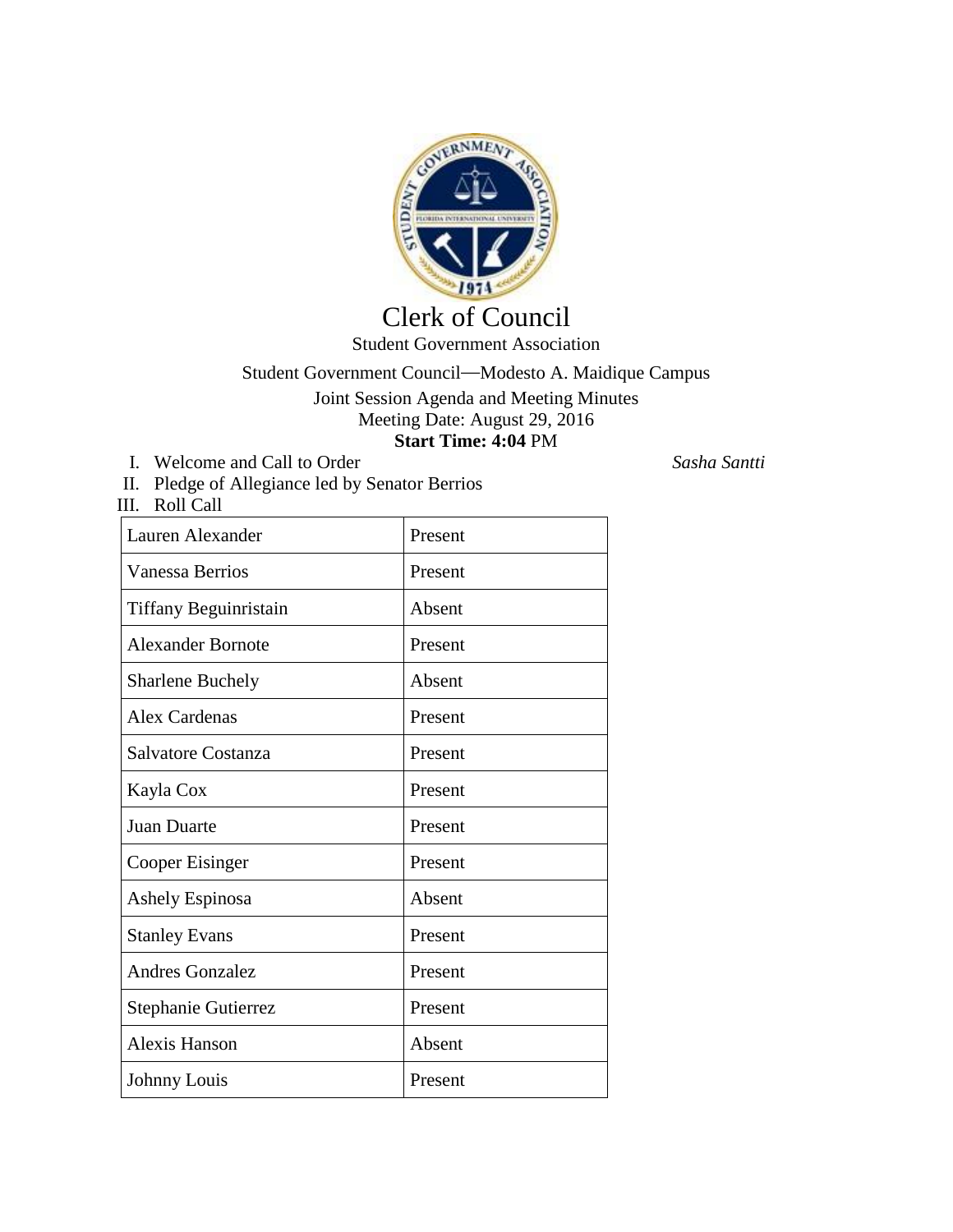| Mohammad-Taghi Moravej   | Absent         |
|--------------------------|----------------|
| Najari "Malliek" Murrell | Present        |
| Mwai Osahar              | Present (late) |
| Johnathan Padilla        | Present        |
| Jesus Pernia             | Present        |
| Genevieve Remy           | Absent         |
| <b>Monica Reyes</b>      | Present        |
| Gilbert Rodriguez        | Present        |
| Simran Sakraney          | Present (late) |
| Rocio Taveras            | Present (late) |
| Martin Villamizar        | Present        |
| Aaron Weisman            | Present        |
| Alexia Zadok             | Absent         |

IV. Old Business:

- Approval of previous minutes
	- i. Senator Bornote moves to approve previous minutes, senator Eisinger seconds, (motion passes unanimously).

## V. New Business:

- Post Travel Presentation
	- o Ross Nedervelt
- Presentation-A&S Fees
	- o Comptroller, Gabriela Millan

## VI. Announcements:

- Speaker
	- o Meet Your Dean Event
		- September  $6^{\text{th}}$  2016
			- 3:00- 5:00pm in GC